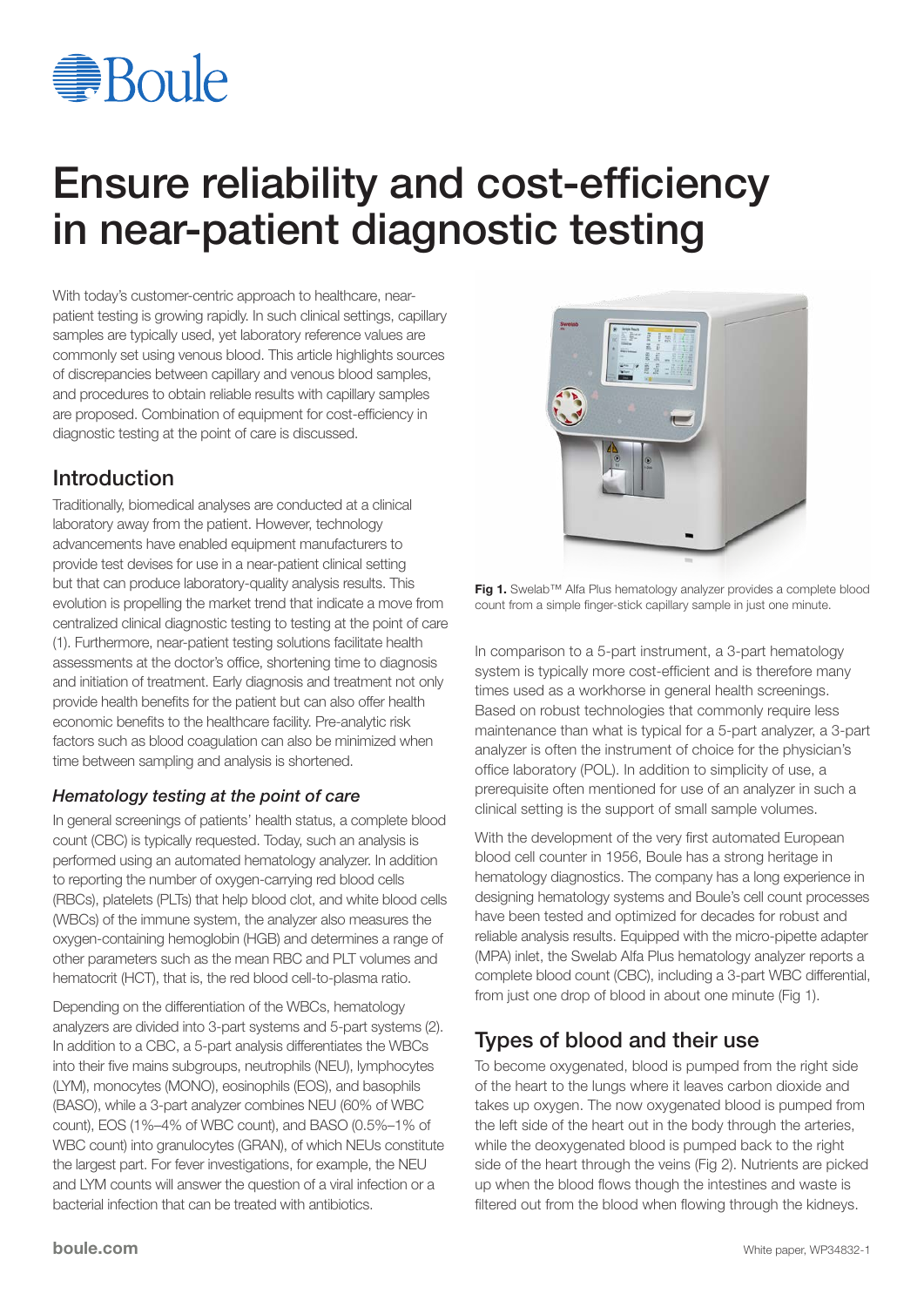The smallest arteries and veins are joined in capillary beds, where the exchange of blood contents is taking place. In the capillary beds, oxygen and nutrients are distributed out to the body's tissues and organs and carbon dioxide and other waste products from the cells are picked up for disposal. Capillary blood is therefore a combination of arterial and venous blood.

Typically, arterial blood is used for determination of arterial blood gases, while venous blood is recommended for laboratory testing. Accordingly, laboratory reference values are commonly set using venous blood samples. However, there are circumstances where capillary blood can be preferred. For example, capillary blood sampling can be an option for patients that are hard to puncture such as elderly. As a fingerstick often is easier on the patient, capillary sampling is typically also used in pediatrics. Under certain conditions, for example, in cases of leukemia or infectious diseases that affect the blood cells (e.g., dengue fever or malaria infection), close monitoring of the patient's blood status might be required. For cases that require frequent blood testing, capillary blood sampling can be preferred over venous blood withdrawal.



Fig 2. Overview of the vascular system.

#### Performing a fingerstick: what can affect the results

The relevance of using capillary blood in diagnostic testing is sometimes debated. In addition to differences in content between capillary blood and venous blood, improper preparation and blood collection procedures can also cause discrepancies between capillary and venous blood values.

In hematology, for example, the tendency of the PLTs to clump or adhere to tissue and to the walls of the capillary sampling tube can affect the test results. Consequently, the PLT count can be 5% to 10% lower in capillary blood, and if PLT clumping occurs, the lymphocyte count can be falsely elevated. It is therefore important to follow general guidelines for capillary blood sample collection to obtain reliable results (3).

The sampling procedure should ensure a good blood flow. A deep and firm puncture allows for free-flowing drops of blood. To increase the blood flow, the site for puncture can be warmed for 3 to 5 min before disinfection and puncture of the skin. To minimize interstitial and intracellular fluids in the sample, the first drop of blood should be wiped off with a clean tissue. The sample should be analyzed directly after collection, and for optimal results, no longer than 10 min from collection.

#### Complete blood count from one drop of blood

Swelab Alfa Plus automated hematology system is trusted for its high reliability and ease-of-use. From the small doctor's office laboratory to the medium-sized clinical laboratory, the system delivers a complete blood count (CBC), including a 3-part WBC differential, with outstanding speed and precision. Most importantly, the analyzer offers a wide choice of sampling inlets: open tube (OT), pre-dilute, cap-piercing, autosampler, and MPA sampling.

The MPA method allows hematology testing from a simple finger-stick capillary sample taken directly from the patient (Fig 3). Following general recommendations, the results obtained with capillary samples using the MPA inlet are comparable with those obtained with venous blood samples using the OT inlet (Table 1).



Fig 3. Swelab Alfa Plus automated hematology system equipped with the micro-pipette-adapter (MPA) inlet for capillary samples is designed for blood testing in a near-patient clinical setting. (A) Make a deep and firm skin puncture. (B) Collect 20 μL blood into the K2EDTA-coated micro-pipettes. (C) Slide the tube into the adapter. (D) Insert the adapter into the analyzer. (E) CBC results are viewable on the display in about one minute.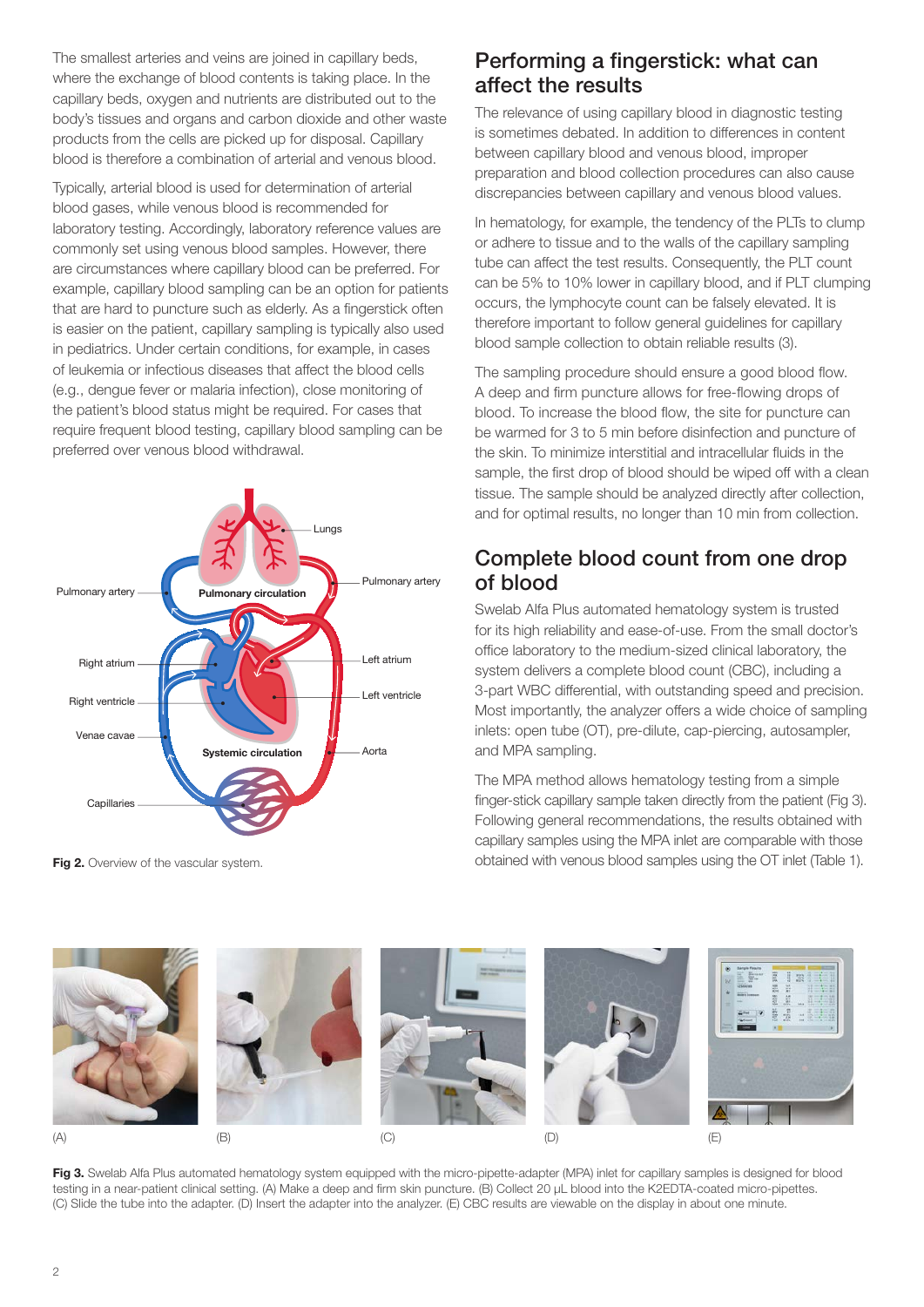Table 1. Comparison of capillary blood collected in micro-pipettes and analyzed in MPA mode versus venous blood collected in bullet tube and analyzed in OT mode (4)

| <b>Parameter</b> | <b>Unit</b> | N  | Range (venous) |       | <b>Mean</b><br>venous | <b>Mean</b><br>capillary | <b>Bias</b> | Bias%    | <b>Specification limit</b> |           | <b>Result</b> |
|------------------|-------------|----|----------------|-------|-----------------------|--------------------------|-------------|----------|----------------------------|-----------|---------------|
|                  |             |    | Low            | High  |                       |                          |             |          | <b>Bias</b>                | Bias%     |               |
| <b>WBC</b>       | $10^9/L$    | 52 | 3.5            | 11.3  | 7.0                   | 6.8                      | $-0.14$     | $-2.0%$  | <b>NA</b>                  | ±7%       | Pass          |
| LYM%             | $\%$        | 52 | 15.3           | 48.3  | 34.6                  | 36.8                     | 2.13        | 6.1%     | ± 5                        | <b>NA</b> | Pass          |
| MID%             | $\%$        | 52 | 2.3            | 6.6   | 4.3                   | 4.4                      | 0.08        | 1.8%     | ± 5                        | <b>NA</b> | Pass          |
| GRAN%            | $\%$        | 52 | 45.5           | 81.8  | 61.1                  | 58.9                     | $-2.21$     | $-3.6%$  | ± 5                        | <b>NA</b> | Pass          |
| <b>RBC</b>       | $10^{12}/L$ | 52 | 3.57           | 5.58  | 4.81                  | 4.88                     | 0.07        | 1.5%     | <b>NA</b>                  | ±4%       | Pass          |
| <b>HGB</b>       | g/dL        | 52 | 11.8           | 16.6  | 14.5                  | 14.6                     | 0.13        | 0.9%     | <b>NA</b>                  | ±4%       | Pass          |
| <b>MCV</b>       | fL          | 52 | 78.0           | 102.0 | 89.3                  | 87.6                     | $-1.65$     | $-1.8%$  | <b>NA</b>                  | ± 2.5%    | Pass          |
| <b>HCT</b>       | $\%$        | 52 | 35.4           | 50.4  | 42.8                  | 42.6                     | $-0.18$     | $-0.4%$  | ± 2                        | <b>NA</b> | Pass          |
| RDW%             | $\%$        | 52 | 11.8           | 14.0  | 12.6                  | 12.8                     | 0.17        | 1.4%     | ± 2                        | <b>NA</b> | Pass          |
| PLT              | $10^9/L$    | 52 | 134            | 352   | 219                   | 204                      | $-15.31$    | $-7.0\%$ | <b>NA</b>                  | $±10\%$   | Pass          |
| <b>MPV</b>       | fL          | 52 | 7.6            | 11.3  | 9.1                   | 8.5                      | $-0.64$     | $-7.0\%$ | <b>NA</b>                  | $±10\%$   | Pass          |

NA = not applicable

#### Dr. Irlanda Mohammad Idzham about the MPA functionality

"The small volume of capillary sample is important when handling infectious diseases. Capillary sampling is also less fearful for children, feeling more comfortable when holding them by the finger rather than grabbing their arm. Therefore, the MPA functionality is the most important feature of Swelab Alfa Plus. This instrument is also the smallest on the market, and easy to use. The results are accurate and consistent, which gives confident to the clinician. The capillary hook holder facilitates sample handling."

*Dr. Irlanda Mohd Idzham, Klinik Idzham Sdn Bhd, Kuala Lumpur, Malaysia*



#### Hematology analyzers: 3-part or 5-part, that is the question

Although each WBC sub-type provides information that helps diagnose blood-related conditions, a 3-part instrument will provide sufficient information for general screenings in a typical POL setting. For specialty laboratories, however, a 5-part instrument can provide a more detailed and targeted assessment of the blood status. To distinguish EOS and BASO from NEU, for example, a 5-part differentiation is mandatory.

However, the cost for a typical 5-part instrument can be two to three times higher (20,000 to 50,000 USD) than for a 3-part instrument (less than 10,000 USD). In addition, a 5-part WBC differential often requires more reagents than a 3-part WBC differential, also increasing the cost per test from below 1 USD/test for a 3-part system to 1.5 to 3 USD/test for a 5-part system. Yet, government reimbursements commonly do not consider whether WBCs are differentiated into 3 or 5 parts. Hence, 5-part instruments are typically used by oncology or allergy clinics that can justify the higher cost associated with obtaining absolute EOS and BASO counts.

#### Gain cost-efficiency in hematology testing

Many clinical laboratories are challenged with high testing cost that reduce their margins. At the same time, an extensive list of reported parameters might be required for the specific clinical setting and an attractive test offering can be a prerequisite to stay competitive on the diagnostic testing market. Such laboratories might be referred to the use of a more expensive 5-part hematology system, although the larger part of incoming sample requests might be for CBC results only. For such scenarios, the combination of the less expensive 3-part instruments with a small point-of-care (POC) device, such as the spinit® system, can be the solution.

In addition to test discs for rapid and quantitative measurement of C-reactive protein (CRP) and glycated hemoglobin A1c (HbA1c), the spinit product portfolio includes a test disc for total and 5-part differential counts of the WBCs. That means, the same instrument allows performing both hematology and clinical chemistry analyses in short process time. No calibration and little or no maintenance requirements